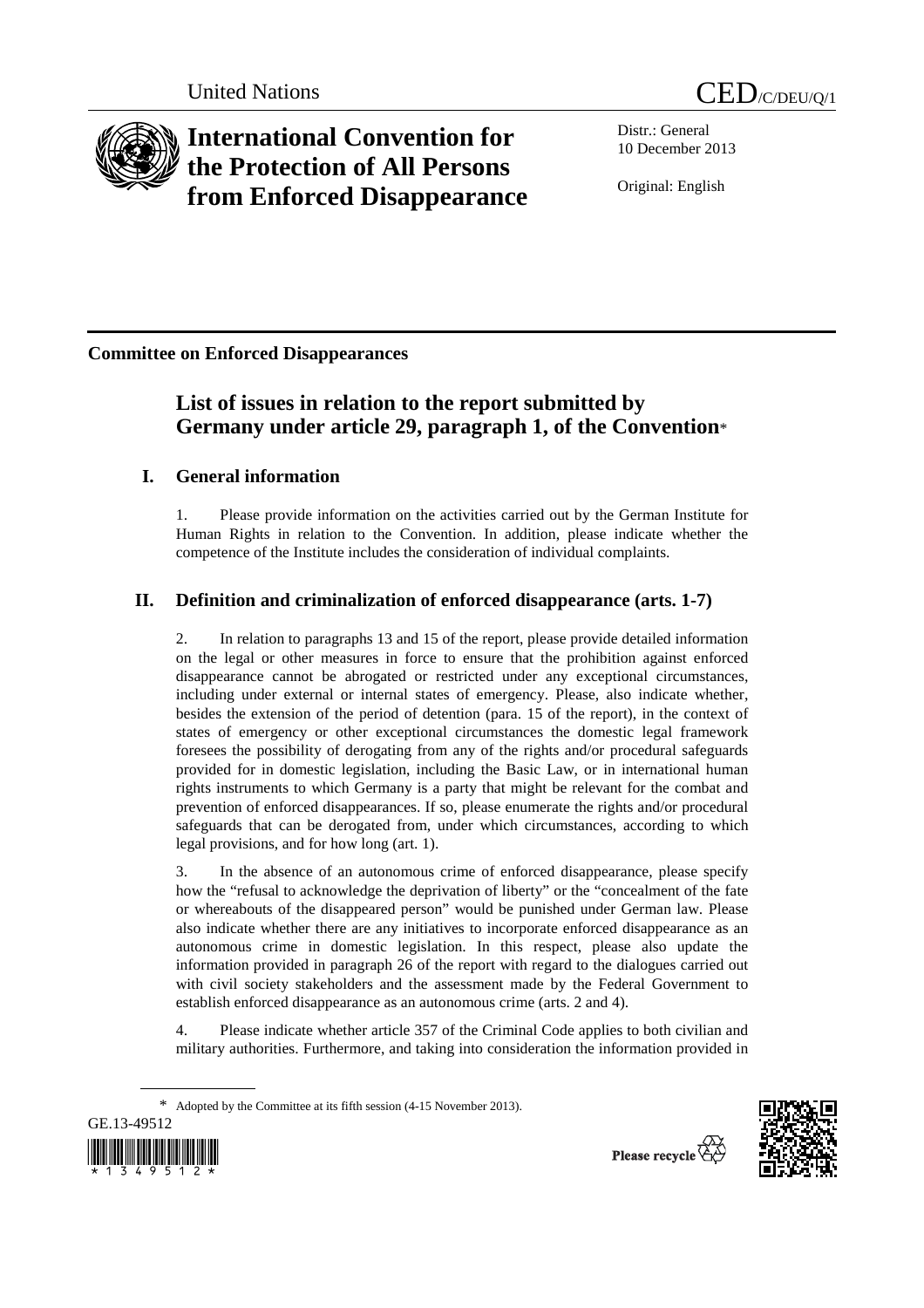paragraph 35 of the report according to which "depending on the factual situation, there can be criminal liability for a superior's failure to act pursuant to section 323c StGB (omission to effect an easy rescue*)*", please comment on how the potential application of such criminal provision is in compliance with the requirement set forth in article 6, paragraph 1 (b), of the Convention. Also in this respect, please indicate whether there are any equivalent provisions to articles 4, 13 and 14 of the Code of Crimes against International Law related to the responsibility of superiors that would apply to cases of enforced disappearance that do not amount to crimes against humanity. If not, please indicate whether there are any initiatives to revise existing legislation in that direction (art. 6).

5. Please indicate whether all kinds of public officials, either civilian or military, would be covered by the legal provisions referred to in paragraph 41 of the report and, if available, please provide examples of instances in which such provisions have been invoked and/or applied. Please, also describe the legal recourses available to subordinates against any potential disciplinary measures resulting from his/her refusal to carry out a criminal conduct ordered by a superior mentioned in paragraph 41 of the report (arts. 6 and 23).

#### **III. Judicial procedure and cooperation in criminal matters (arts. 8-15)**

6. Please clarify how the statute of limitations for criminal procedures and sanctions would be applied to a potential isolated case of enforced disappearance taking into consideration that, due to the absence of an autonomous crime, the conduct of enforced disappearance may fall under several of the provisions of the Criminal Code and that, as indicated in paragraph 50 of the report, such provisions have different periods of statutes of limitations. Furthermore, and in relation to the information provided in paragraph 55 of the report, please specify who the persons that would be considered victims according to national legislation and would be consequently entitled to "appeal against the decision by an authority or a court that the statute of limitations has expired" are (art. 8).

7. Please provide information about the scope and implications on the obligations stemming from article 9, paragraphs 1 and 2, of the Convention of the requirement that an act must be punishable at the place of the offence or the place of the offence must not be subject to any criminal law enforcement in order for Germany to exercise jurisdiction in the cases described in paragraphs 57, 58 and 61 of the report. Furthermore, please provide updated information with regard to the case of Mr. Khaled El-Masri mentioned in paragraph 60 of the report. Please also indicate whether a denial of extradition could be based on the immunity granted to certain categories of people and officials and, if that is the case, please enumerate such categories (arts. 9, 11 and 13).

8. In relation to paragraphs 64 and 111 of the report, please indicate the grounds under which a court may not allow a foreign national to communicate with his/her consular representatives. In this respect, please also inform the Committee for how long such a restriction could be applied and how this would be compatible with article 36 of the Vienna Convention on Consular Relations (arts. 10 and 17).

9. Please indicate whether allegations of enforced disappearances can be investigated and/or prosecuted by military authorities. If so, please provide information about the applicable legislation (art. 11).

10. Please indicate whether the rules and procedures described in paragraph 81 of the report apply to any public official, either civilian or military. Furthermore, please explain in detail the criteria used to temporarily suspend an official who is suspected of having committed a crime and, in that regard, please also indicate whether public officials suspected of having committed a crime of enforced disappearance shall always be immediately suspended from their functions. In addition, please indicate whether there are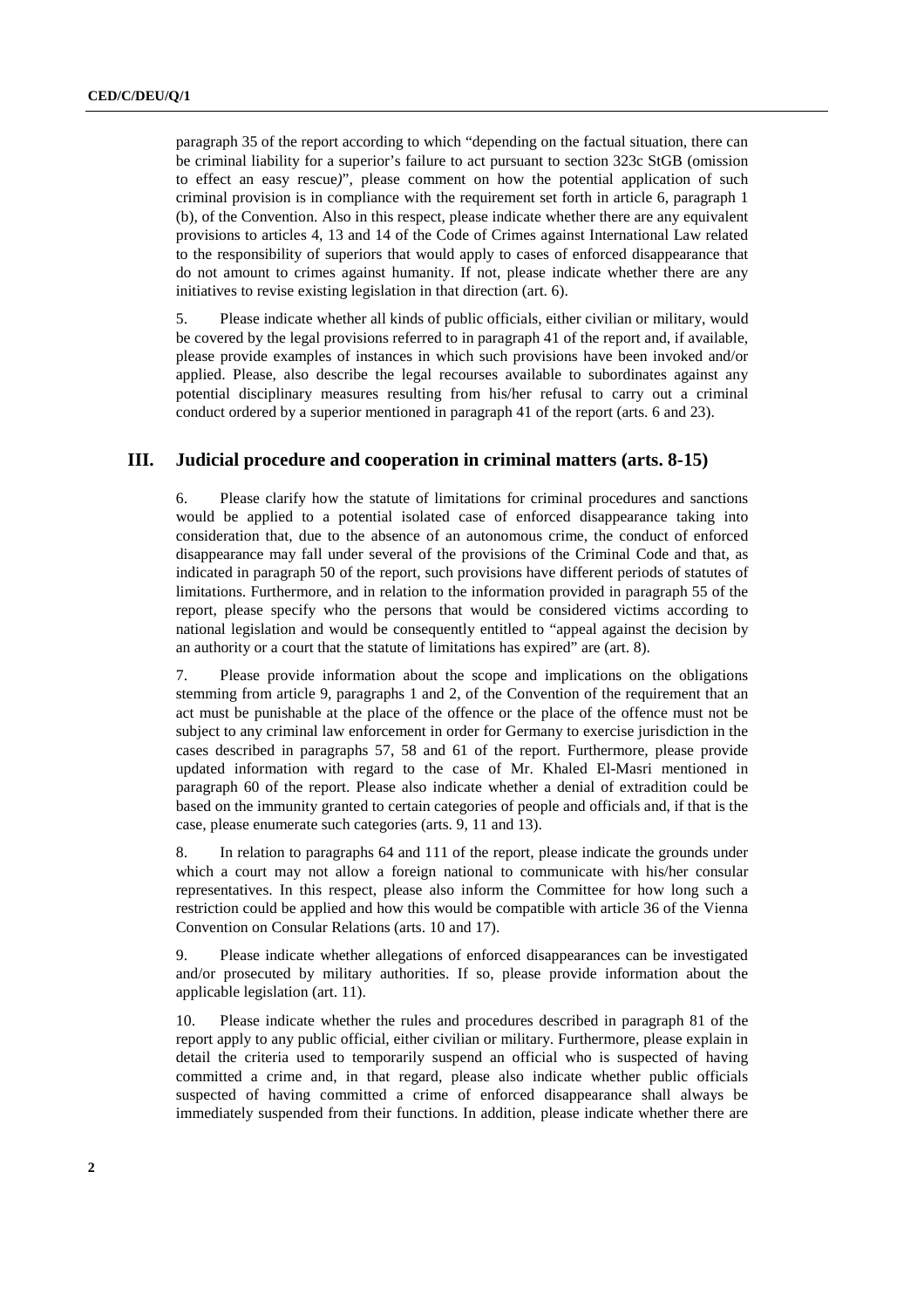procedural mechanisms to exclude a security force from the investigation of an allegation of enforced disappearance in the event that one or more of its members are suspected of having committed the crime (art. 12).

11. Please provide information about investigations carried out and their results in respect to the use of German airspace and airports in the extraordinary renditions programme, also involving the transfer of detainees, and the cooperation granted to other States with regard to investigations related to this matter (arts. 12 and 14).

12. Please develop the information provided in paragraph 89 of the report with regard to the relevant provisions that enable Germany to provide "other legal assistance" to any State party on a non-treaty basis. In relation to paragraph 90 of the report, in which it is indicated that the provisions for providing "other assistance" would *generally* allow the provision of legal assistance to other States parties in case-specific criminal contexts for the purpose of assisting the victims of enforced disappearance, please indicate in which cases these provisions would not allow such provision of legal assistance. Please also indicate whether, in accordance with German law, any limitations or conditions could be applied in relation to requests for judicial assistance or cooperation in the terms established by articles 14 and 15 of the Convention, including in cases where the request is made by a State which is not party to the Convention (arts. 14 and 15).

#### **IV. Measures to prevent enforced disappearances (arts. 16-23)**

13. Please comment on the declaration made on article 16 of the Convention with reference to the wording of this article, in particular as it prohibits refoulement "where there are substantial grounds for believing that [a person] would be in danger of being subjected to enforced disappearance" (art. 16).

14. Please provide information about the mechanisms and criteria applied in the framework of procedures of expulsion, return, surrender or extradition to evaluate and verify the risk that a person may be subjected to enforced disappearance. Please also indicate whether there are any States that are considered to be safe and, in that case, on the basis of what criteria a State is considered safe and whether consideration is given to the possibility that, after having been transferred to a State considered safe, the person can subsequently be transferred to another State where he/she could be exposed to the risk of being subjected to enforced disappearance. Furthermore, please indicate whether the State party accepts diplomatic assurances when there is a reason to believe that there is a risk that the person may be subjected to enforced disappearance (art. 16).

15. In relation to paragraph 120 of the report, please indicate whether, besides the person concerned and his/her counsel, in case of a suspected enforced disappearance any person with legitimate interest is entitled to take proceedings before a court in order for that court to decide without delay on the lawfulness of the deprivation of liberty and order the person's release if such deprivation of liberty is not lawful (art. 17).

16. Please list the information contained in the registers and/or records kept, both at the Federal and Länder levels, in all places of deprivation of liberty regardless of their nature (art. 17).

17. Please indicate whether the National Agency for the Prevention of Torture (NAPT) possesses sufficient human, financial, technical and logistical resources to enable it to carry out its functions effectively and independently. Moreover, please provide information about the existing guarantees to ensure that NAPT has immediate and unrestricted access to all places of deprivation of liberty, both at the Federal and Länder levels (art. 17).